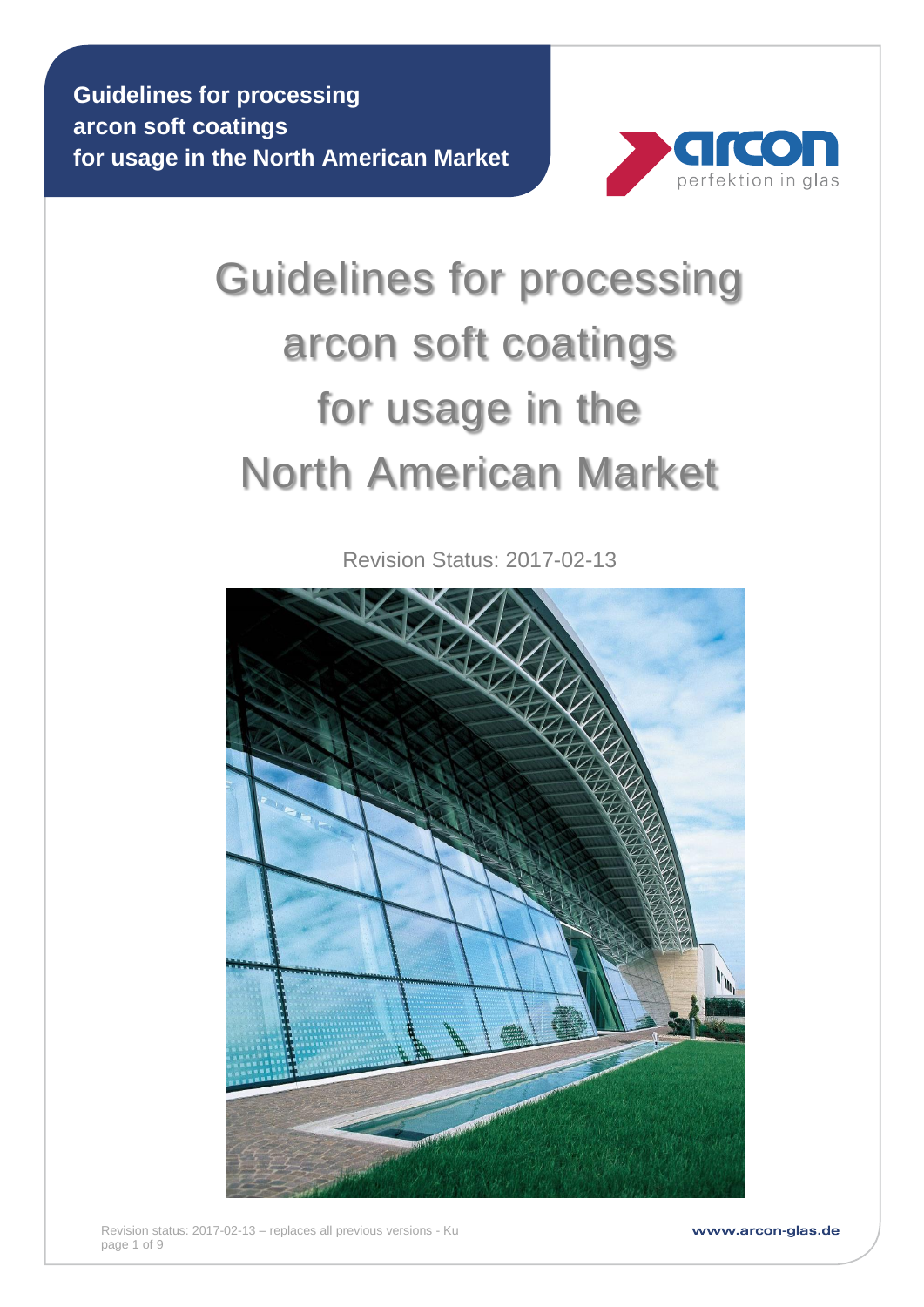

#### **1 Introduction**

arcon is the coating division of Arnold Glas.

Soft coatings by arcon contain at least one silver function layer and are produced by the magnetron process. The finished product is used in insulating glass units.

arcon coatings include the products

- arcon sunbelt A40 **arcon N34** 
	-

- arcon sunbelt A50
- arcon sunbelt A60
- arcon sunbelt A70

In order to process coated glass products for their best performance processing guidelines as detailed in this document must be followed.

The finished product is used in insulating glass units.

The period between cutting and GU assembling should be as short as possible and must not exceed 5 business days, provided that the glass is proper handled.

This document contains processing guidelines including information on specific steps for surface detection, handing and storage, glass cutting, machine washing, insulating and storage.

This document is permanently reviewed and updated. The latest version can be downloaded on the internet at [www.arnold-glas.com.](http://www.arnold-glas.com/)

Special requirements have to be taken into consideration for heat treatable coatings which are described in the "Guidelines for processing heat treatable arcon coatings for usage in the North American Market".

Ignoring and non-compliance can result in damage to coated surface.

# **2 Package and storage**

Coated glass products by arcon are delivered in all commonly used packages. Sizes are available in split sizes of 7.38' x 10.53' (2250 mm x 3210 mm). The sizes can be adjusted. The available thicknesses are 4, 6, 8, 10 and 12 mm float. Low-iron glass is available on request.

The first pane in the package is an uncoated float pane that is used for protecting the coated surface. The subsequent panes are positioned in a manner that the coated surface faces the first float pane. The position of this float pane is clearly marked on the package label according to the customer's request (on the front or rear side). A special powder (PMMA type with qualified grain size) is applied as a separating agent between the individual panes to avoid damage during the transport.

The package label must be kept since data are required for any warranty claims.

All coated glass products by arcon must be stored in constant conditions. Relative humidity may not exceed 70 per cent. All coated glass products by arcon must not be exposed to condensation. Open air storage must be avoided.

Coated glass products by arcon are usually sealed to avoid condensation on the exposed glass surface and inside a glass pack during transport. Moisture will affect the coating immediately and the coated surface will become corroded. Hence the seal should remain closed until the product is used for processing. If not all glass sheets will be used after opening it is recommended to seal the package again. A sufficient distance to washing machines, external doors and chemicals (e. g. NaCl, HCl intended for use in water preparation plants) has to be maintained.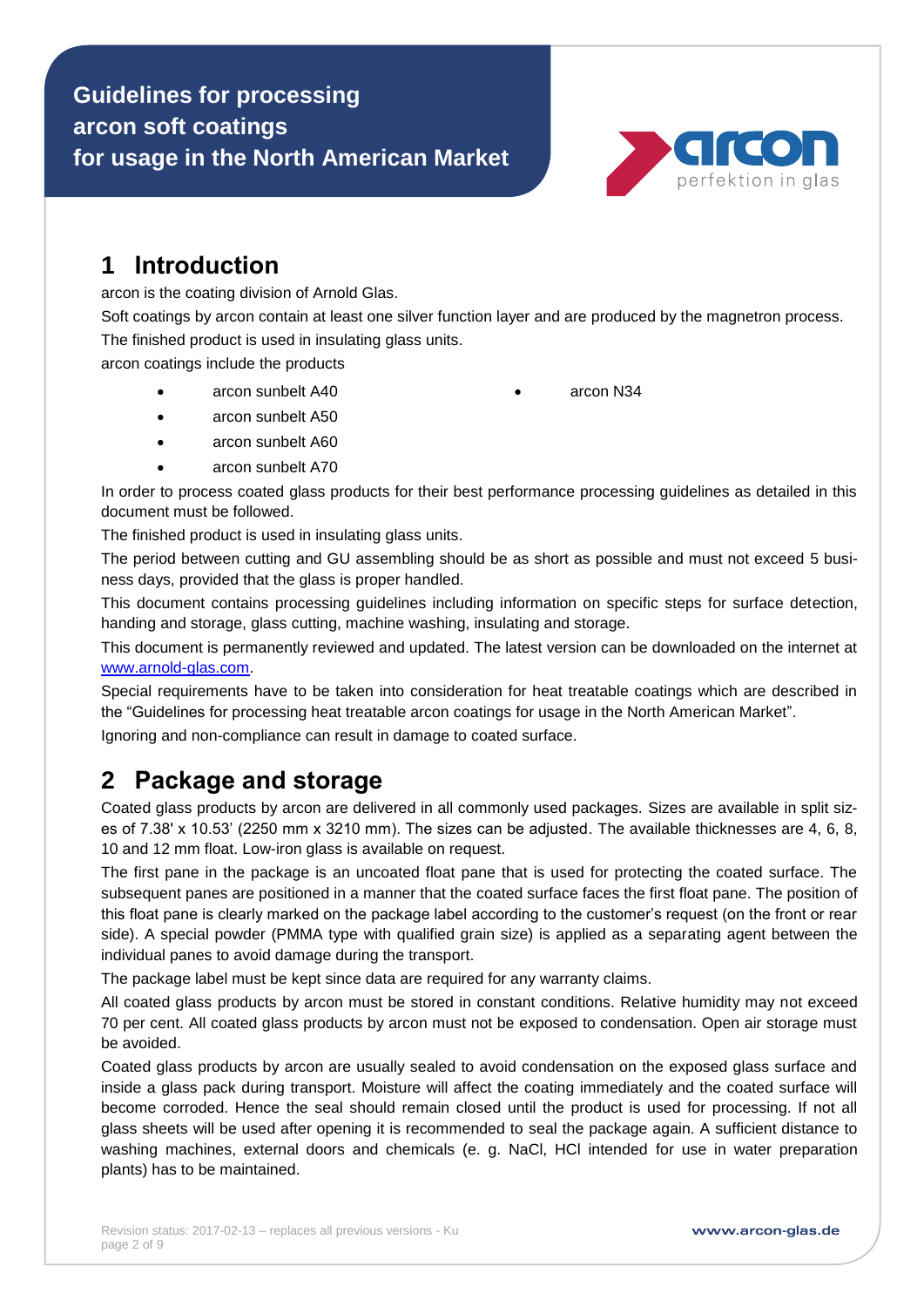

Coated glass products by arcon can be stored in their original package under normal conditions up to 6 months. Opened stacks should be processed within 12 weeks, but special attention has to be paid due to the risk of corrosion of silver layer containing coatings. However, first in first out principle should be adopted.

All boxes must be inspected for any damage on arrival and damages reported and recorded for potential insurance claims etc. Damages and defects should be reported and this glass should be stored for inspection by Arnold Glas or arcon representative.

#### **3 Identification of the coated side**

During all processing steps it is important that the coated side remains towards the air side i.e. not facing cutting pad or conveyor systems. Coating can be clearly identified by using a coating tester or ohmmeter. Coating testers can be obtained from arcon.

## **4 Handling**

Before processing all plant workers have to be informed about special requirements for arcon soft coatings as well as trained in its handling.

During each processing step marking-free clean gloves must be used. Lubricants, oils, liquid drops or finger and glove prints can cause irreversible imperfections. Therefore, any kind of soiling must be avoided. Glass cutting pads should be frequently cleaned by compressed air to avoid scratches on the glass surface.

An additional risk is the use of vacuum cups on the coating. The vacuum cups should not be in contact with the coated surface when unstacking the glass sheets. However, if the manufacturing process requires the use of vacuum suction systems it must be ensured that they are always absolutely clean and silicone free. Therefore, we recommend the use of special protective covers for them.

Separators (e.g. cork) can leave irreversible prints on the coated surface. The coated side must not be marked or labeled.

All devices and tools which come into contact with coatings must be kept permanently clean.

# **5 Cutting and cutting oils**

To avoid damages caused by scratches, glass splinters or dirt, the coated glass surface must remain towards the air side during cutting and all other processing steps. Only soft cutting fluids that can easily be removed during the washing process are to be used for the cutting procedure. Avoid all excess of cutting fluid and remove any residual glass splinters or dust from the cutting table. Rulers or templates for cutting the glass should be avoided in order to reduce risk of scratches.

The cutting table must be cleaned regularly by using compressed air.

#### **6 Edge deletion**

Edge deletion is required for all arcon coatings.

Edge deletion could be on line during cutting or prior to insulating respectively manually using hand held grinding systems. Suitable grinding wheels have to be used (recommendations are given in chapter "production aids"). Parameters are to be adapted (rpm, rate of feed, grinding pressure).

arcon recommends soaking off the wheel swarf to avoid the scratching of the panes by fine glass splinters in the follow processing steps.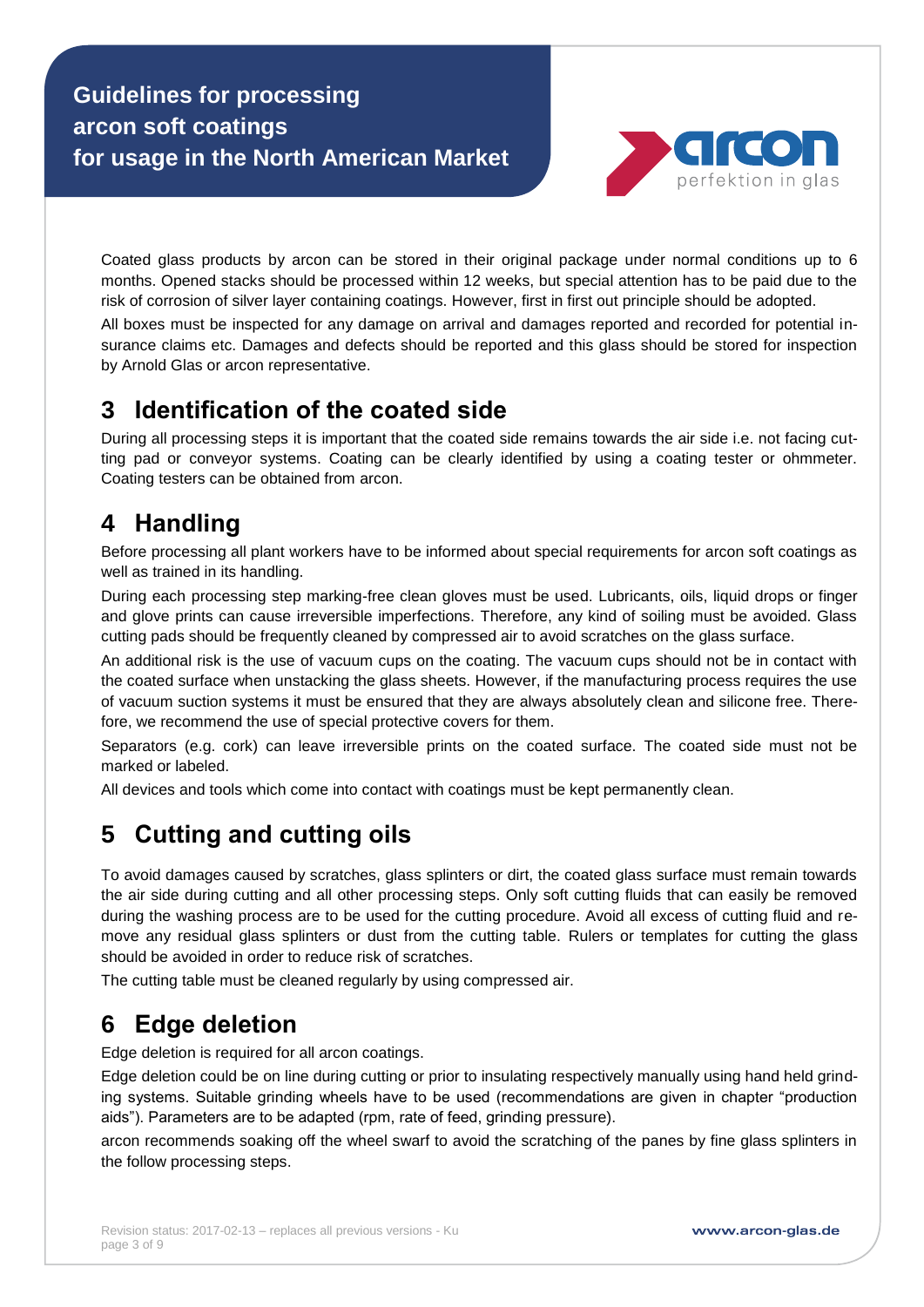

The width of edge deletion depends on the insulating glass system which is used. Minor overlapping of coating and sealant should not affect the functionality of the IGU edge seal. Because of processors responsibility for IGU edge seal, regularly testing of edge deletion quality is recommended.

The effectiveness of edge deletion can be checked by using coating testers.

In order to achieve proper surface quality, fixed sizes can be masked with an adhesive tape before the coating process. This adhesive tape must be removed before IGU assembling.

#### **7 Washing process**

Coated and uncoated panes have to be washed before assembling. When washing the glass the following specific aspects are to be taken into consideration.

- The coated glass surface must not be moved directly on the transport rollers.
- It is necessary to use clean demineralized water (conductivity  $<$  30 µS/cm, pH value 6.0 7.5). Washing agents must not be used.
- A water temperature of 86 °F (30°C) is recommended.
- The brushes directly in contact with the coating must be particularly suited for coated glass (bristle diameter at least of 0.15 – 0.20 mm) to avoid scratches on the coating.
- Ensure the best possible continuous flow of production to avoid scratches on the coated surface if the washing process is stopped and restarted on one pane.
- Leaving the washing machine the panes must be completely drying to avoid remaining water- drip stains on the coating.
- After the washing process, the glass should be visually inspected at the test station using an appropriate illumination in transmittance and reflectance.
- Rubber lips or brush bars must not rub against the coated surface and should be removed if necessary.

The washing machine is to be maintained at regular intervals. During this inspection particularly the brushes are to be checked for their cleanness and correct adjustment. The washing water must be renewed regularly.

To remove stains use a mild, quick-drying cleaning agent. For this purpose, dab the surface carefully with a clean, soft cloth without applying any pressure onto the coating. Cleaning agents must not remain on the coated surface.

Recommendations for cleaning agents are given in chapter "production aids".

#### **8 IGU assembling**

arcon soft coatings must be used as part of insulating glass units (IGU) and the coating must face the inside of the IGU. The inner space is filled with dry air or an inert gas. In order to achieve their best performance arcon solar control coatings (A70, A60, A50 and A40) must be placed on #2 surface of an IGU and low-e coatings (N34) on #3 surface of an IGU. Their monolithic use is not allowed.

The edge seal of an IGU consists basically of a two-stage sealing system – the butyl as the primary sealant, and a secondary sealant. This permanently elastic edge seal must take up the strain exerted upon the IGU and ensure that the IGU remains airtight and gastight respectively throughout its lifetime.

The processing guidelines of the sealant manufacturer are to be followed.

Insulating glass units using arcon soft coatings must fulfil mandatory local market standards and requirements. The processor is fully responsible for proper IGU production.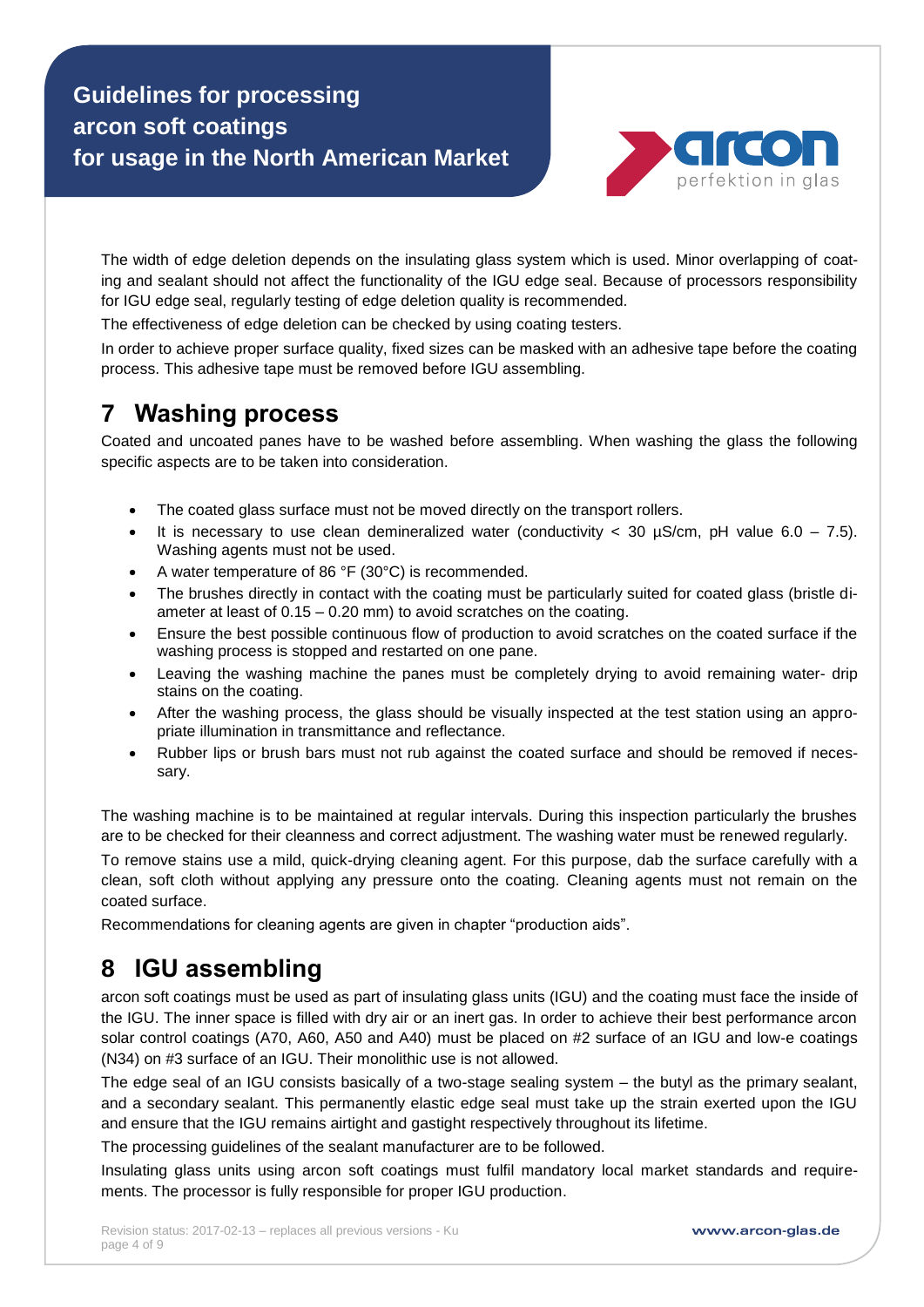

Ensure the best possible continuous flow of production to avoid scratches or abrasions on the coated surface if the washing process is stopped and restarted on one pane.

A water temperature of 86°F (30°C) is recommended.

After assembling, the glass should be visually inspected at the test station using an appropriate illumination in transmittance and reflectance.

The edges of coated fixed sizes in IGU units can be coated for technical reasons. This coating residue corrodes by and by.

The processor is fully responsible for proper IGU production.

# **9 Transport and Storage of Coated Insulating Glass Units**

Coated insulating glass units (IGU) are to be protected against solar radiation during transport and storage.

## **10 Quality features of coated glass**

The coating or other defects of coated glass are based on US standard C1376.

Coated glass may be examined in cut sizes ready for installation. The examination may be undertaken in the factory or at site when glazed.

The pane of coated glass being examined is viewed in transmission at a viewing angle of 90° from a minimum distance of 10 ft (3 m) for cut size coated vision glass and 15 ft (4.6 m) for cut size coated overhead glass in accordance with C1376. A bright uniform background is required.

The examination of the coated glass in transmission is performed by the observer looking at the side which will be the inside of the glazing.

#### **11 Color aspects**

#### **11.1 Color appearance of non heat treatable and heat treatable version of one product**

Some arcon coatings are available both as non heat treatable and heat treatable version (e. g. sunbelt A70 and sunbelt A70 HT). Heat treatable versions are marked with "HT" and need to be heat treated for their best performance.

Radiation properties of both non heat treatable and heat treatable version are adapted.

Although both non heat treatable and heat treatable version of one product are matched in terms of color, arcon strongly recommends the fabrication of samples in original size and the comparison among each other in advance when a jointly use in one facade is intended.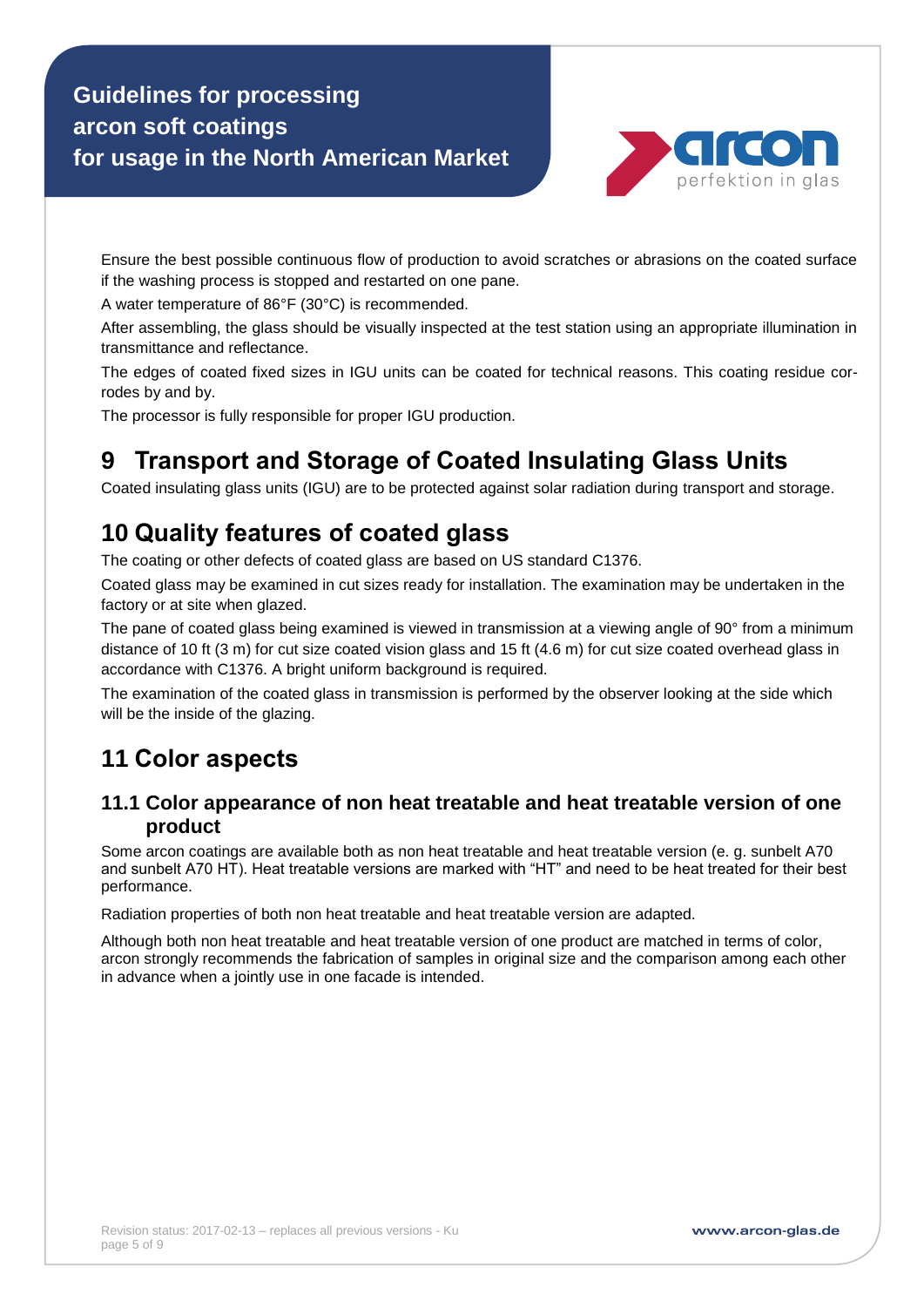

#### **11.2 Angle dependence of architectural coatings**

The color appearance of solar control coatings especially with a high selectivity can change with angle of view. These variations can only be measured online. Currently there is no on site instrument on the market.

Consequently the homogeneity of the color of the facade viewed under an angle can only be evaluated by visual observation. The maximum angle must not exceed 45° (see Figure 1)





*Fig.1: Visual observation of angle dependence*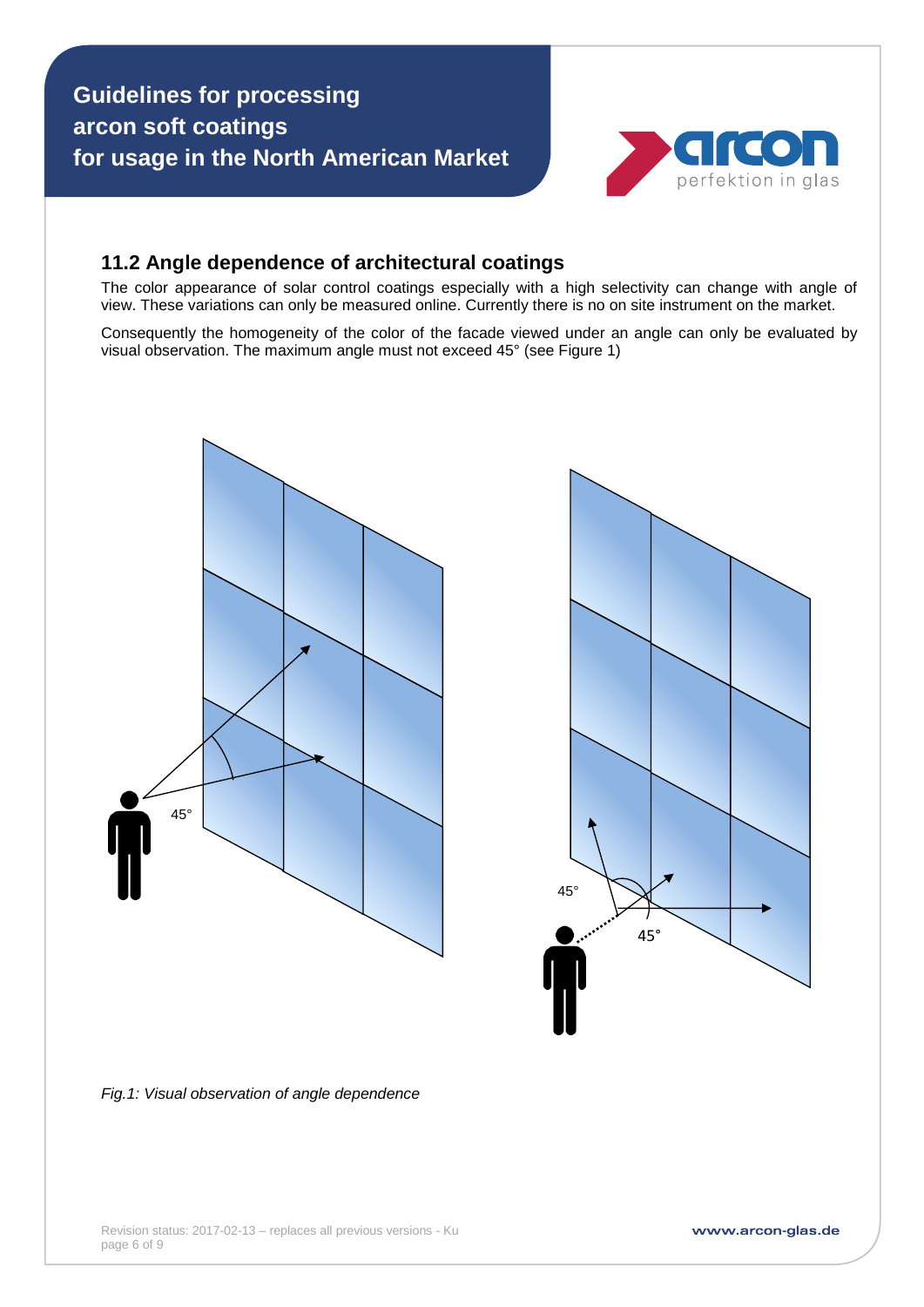

#### **11.3 General notes on color assessment**

For the assessment of the reflected color (outside view of the façade) arcon solar control coatings (A70, A60, A50 and A40) must be placed on #2 surface of an IGU and arcon low-e coatings (N34) on #3 surface of an IGU. The facade is viewed normal the surface.

Differences of color as viewed from the interior of the building are not considered as a defect.

In transmission color differences may also be observed. These differences cannot be measured on site as no device is available. This color can only be evaluated by visual observation.

The transmission as well as reflection color is influenced not only by the coating but also by the glass type, glass thickness and the uncoated pane in the IGU.

One must realize that the notion of color is linked to the impression and perception of the individual, the sensibility of the eye being a very personal characteristic.

Furthermore, a variety of conditions affect how a color looks, for instance when observing the facade of a building from the outside,

- Luminosity: a dark covered sky and very cloudy might reveal color differences, invisible under direct sunlight.
- Distance and angle of observation.
- Type and color of mullions and transoms.
- Distance between two adjacent glass panes.
- The eye of the observer.
- Background: the absence of any lighting in the building (dark background), might increase the perception of color differences.
- Environment: presence or absence of other buildings which are likely to reflect in the facade

#### **12 Quality Assurance**

The processor of arcon coatings has to ensure that the requirements of those guidelines are permanently fulfilled. It's glass processor's responsibility to implement a quality assurance system. Attention should be paid to visual inspection of glass panes.

The processor of arcon coatings has to implement a system of product identification and traceability. ISO 9000 certified processors usually fulfil these requirements.

If you intend to use the heat treatable version and the non heat treatable version of one product jointly in one project please consult our sales department in advance. Furthermore, arcon strongly recommends the fabrication of samples and the comparison among each other. When using triple glass units with two coated panes in the glazing this aspect should be considered too.

#### **13 Warranty**

Compliance with aforesaid processing guidelines will ensure the production of high quality insulating glass units. Failure to comply with the aforesaid processing guidelines and other procedures introduced by Arnold Glas or arcon will render product warranty in-valid.

If there is a cause for complaint, Arnold Glas or arcon reserves the right to control all claims.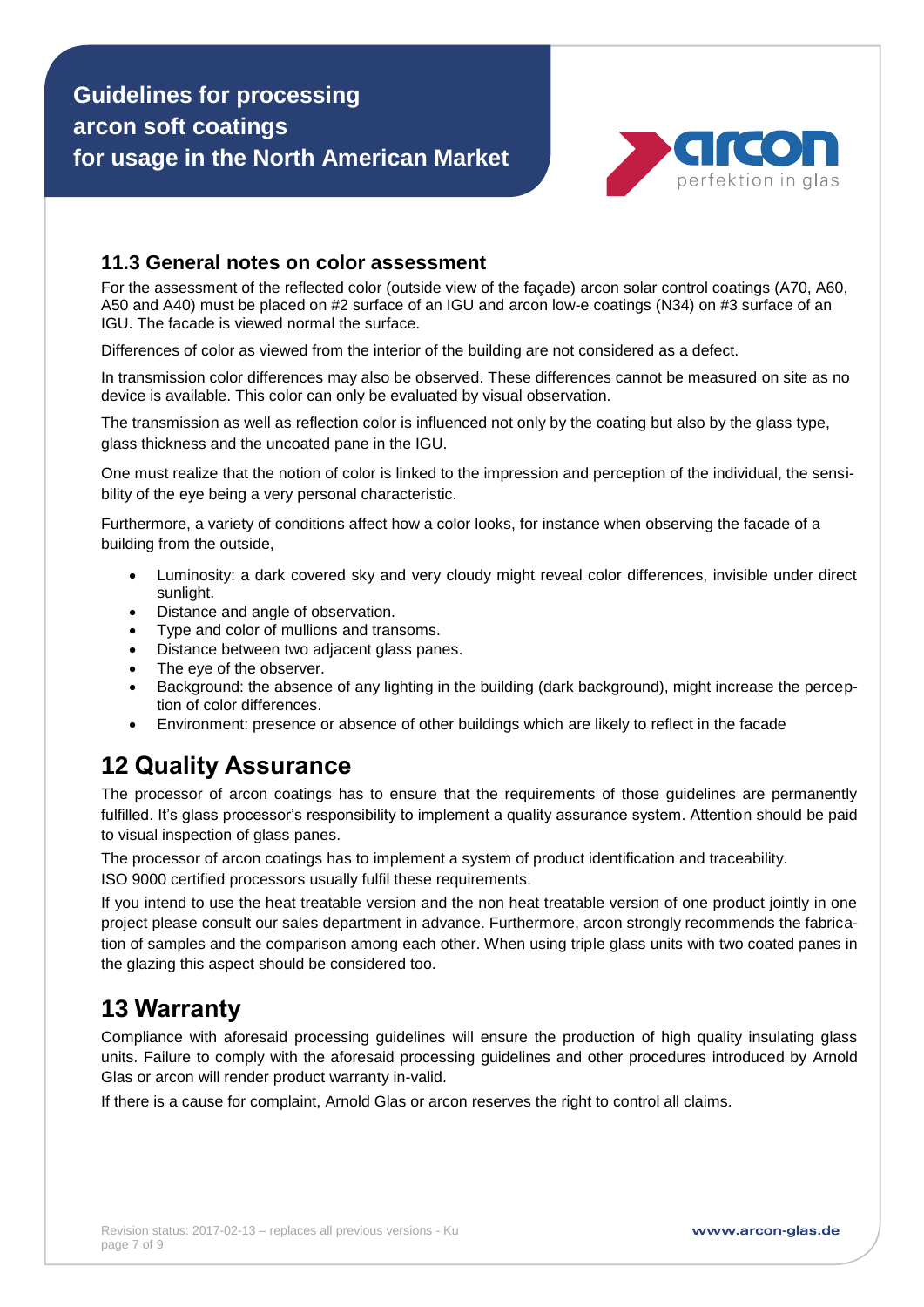

#### **14 Production Aids**

The following list of production aids gives recommendations for processing of coated glass into insulating glass units.

arcon underlines that only materials checked for their compatibility may be used in IGU production.

arcon cannot guarantee the quality of the recommended production aids.

Production aids from other suppliers can be suitable too.

#### **Gloves**

| Type:<br>Supplier:      | <b>KCL-Protective cloves</b><br>Kächele-Cama Latex GmbH<br>36124 Eichenzell<br>Germany                   |
|-------------------------|----------------------------------------------------------------------------------------------------------|
| <b>Cutting Fluids</b>   |                                                                                                          |
| Type:<br>Supplier:      | CUTTING FLUID AC PE 5503, 5250<br>Aachener Chemische Werke GmbH<br>52146 Würselen<br>Germany             |
| Type:<br>Supplier:      | DIONOL GT 641, 644-1<br><b>MKU-Chemie GmbH</b><br>63322 Rödermark<br>Germany                             |
| <b>Protection Cover</b> |                                                                                                          |
| Type:<br>Supplier:      | Protection cover type MTC<br>Euro Tech Vakuum-, Hebe- und Transporttechnik<br>72348 Rosenfeld<br>Germany |

#### **Separating agent**

| Type:     | AC Separol type F, G, TN      |
|-----------|-------------------------------|
| Supplier: | Aachener Chemische Werke GmbH |
|           | 52146 Würselen                |
|           | Germany                       |